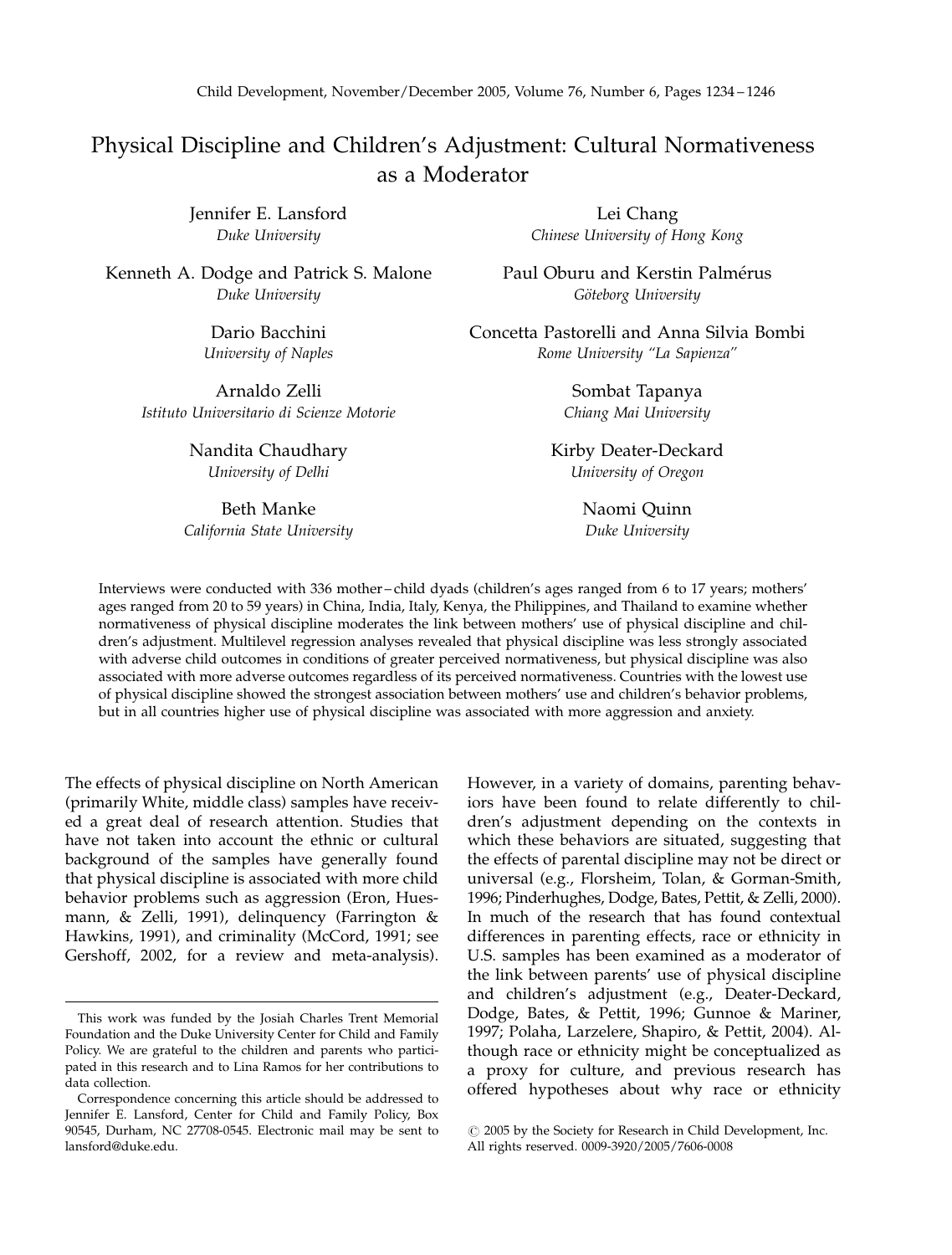might moderate the link between physical discipline and children's adjustment, extant studies have not empirically examined these possible explanations.

If parenting behaviors do relate differently to children's adjustment depending on the contexts in which these behaviors are situated, this seriously challenges many prevailing theories of parent effects. For example, social learning theory would imply direct and universal effects of some parenting behaviors on children's adjustment. According to this theory, parents' use of physical discipline teaches children that aggression is appropriate in some situations (see Maccoby & Martin, 1983) and would thus be expected to be related to higher levels of externalizing behavior problems, regardless of the context in which it is used or children's appraisals of it (e.g., Straus, 1996).

One theory that can account for some apparently discrepant findings across cultures is Rohner's (1986) parental acceptance – rejection theory, which suggests that if children interpret their parents' behavior as rejection, it will have deleterious effects on their adjustment. For example, in one of many empirical tests of the theory Rohner, Kean, and Cournoyer (1991) found that parents' use of physical discipline negatively affects children's adjustment in part through its effect on children's perception of being rejected by their parents. Rohner's acceptance – rejection theory has been examined across several cultures; this research finds that children's perception of parental rejection is the strongest correlate of their maladjustment.

Grusec and Goodnow (1994) provide a useful theoretical framework in which to understand differences in how parents' discipline strategies affect children's adjustment. In particular, Grusec and Goodnow's framework postulates that the extent to which children accurately perceive their parents' disciplinary messages and accept those messages contributes to the impact of the discipline. For example, if children perceive their parents' discipline strategy as being unfair or unreasonable, they are less likely to internalize the message their parents are trying to convey and may show worse long-term adjustment (Grusec & Goodnow, 1994).

Thus, the effect of discipline may depend on the context in which it is used and the meaning it delivers for the parent and child. What is lacking from this research is attention to how culture might affect children's acquired knowledge structures that allow them to make judgments about what constitutes parental rejection or what determines their perceptions of what is fair and reasonable discipline. This study is important because it seeks a description of how cultural contexts moderate the effects of par-



Frequency of discipline use

Figure 1. Hypothesized moderating role of normativeness of discipline strategy. We expect normativeness to moderate the link between parents' use of a discipline strategy and children's adjustment because normativeness might affect children's cognitive and emotional appraisals of whether the discipline strategy is fair and just or whether it conveys parental rejection.

ents' discipline strategies on child adjustment, one that can emerge only from the coordinated study of multiple diverse contexts.

Our primary aim is to test the hypothesis that the association between parents' discipline strategies and child adjustment is moderated by the normativeness of the discipline strategy. This moderation model will help explain why previous research has shown links between particular kinds of parenting behaviors and negative outcomes for children in some but not other cultural groups. We hypothesize that under conditions of cultural normativeness, there is little association between physical discipline and children's adjustment difficulties. Instead, it is only in circumstances where physical discipline is nonnormative that an association will be found between more frequent physical discipline and greater adjustment difficulties. These hypotheses are depicted in Figure 1. normative from the more interesting that the more interesting that the more different and more different and the more are more interesting to a discriment state of a discrimentative and the substment because normativeness

There are at least two main ways to conceptualize cultural normativeness. The first involves perceptions of normativeness (i.e., what forms of discipline children and parents believe other parents in their cultural group use). The second involves actual normativeness (i.e., what forms of discipline parents within a cultural group actually use). Frameworks such as Rohner's acceptance – rejection theory emphasize children's interpretation of their parents' behavior as rejection as the key factor that relates to children's adjustment problems; therefore children's perceptions of normativeness might be the most important moderator. However, parents' perceptions of normativeness might be important because parents who use discipline strategies they believe to be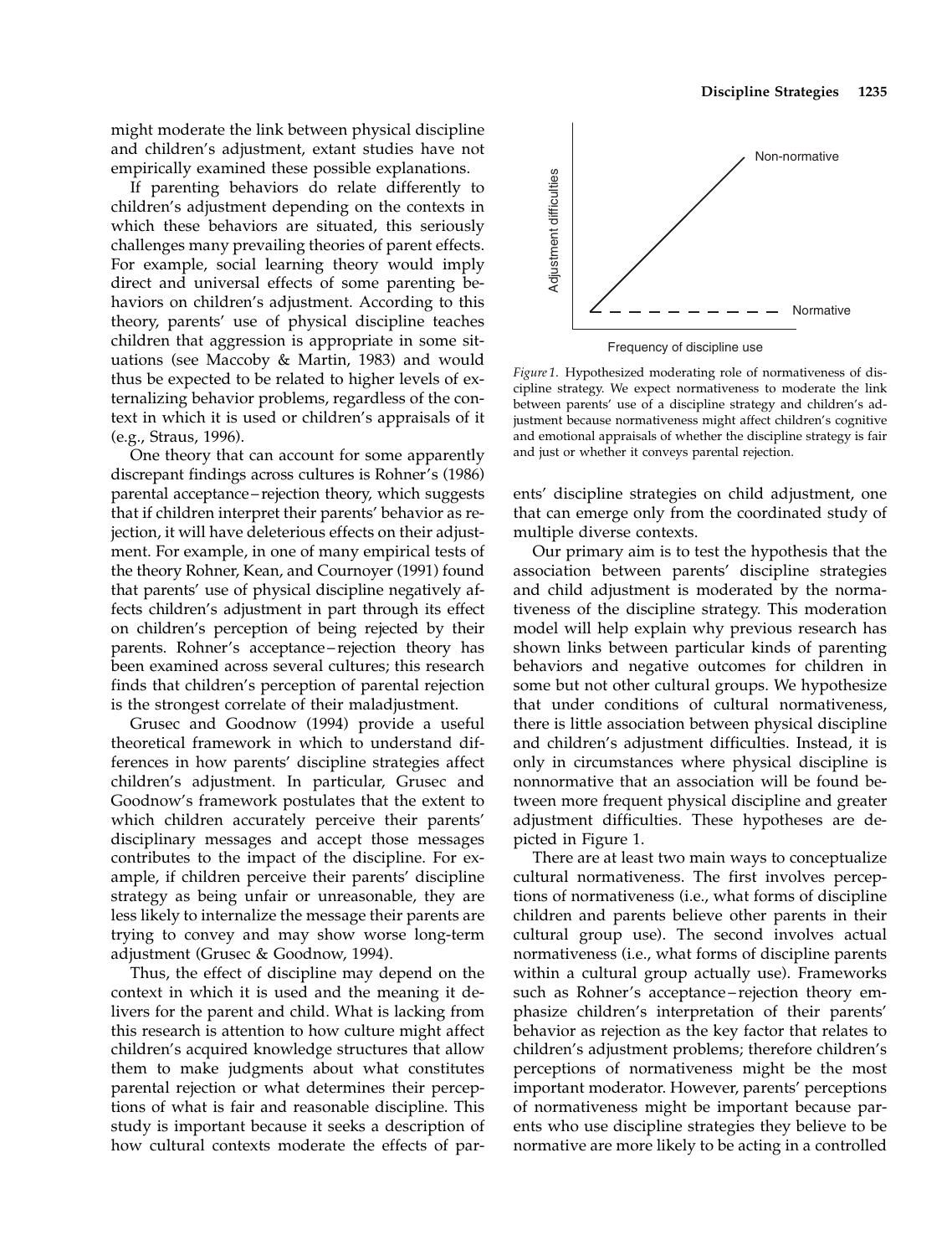manner rather than striking out in anger. That distinction may be important because if parents are out of control and angry when disciplining their child, the message received by the child may be that the experience is scary and unpredictable; however, if parents use discipline strategies as a controlled part of an overall parenting plan, then the message received by the child may be that although the discipline is unpleasant, it is carried out in a careful manner with the child's best interests at heart (e.g., Mosby, Rawls, Meehan, Mays, & Pettinari, 1999). Actual normativeness is also likely to be important because perceptions are derived, at least in part, from how other people in a cultural group actually behave.

To date, hypotheses regarding the moderating role of cultural context have received indirect support in the examination of ethnic differences in the effects of physical discipline within the United States. For example, using a representative community sample of 585 children from Nashville and Knoxville, TN, and Bloomington, IN, Deater-Deckard et al. (1996) found that the experience of physical discipline in the first 5 years of life was associated with higher levels of teacher- and peer-reported externalizing behavior problems for European American children when they were in kindergarten through third grade. However, there was no significant association between the experience of physical discipline and subsequent teacher- and peer-reported externalizing behaviors for African American children. In an extension and expansion of this work, Lansford, Deater-Deckard, Dodge, Bates, and Pettit (2004) found that the experience of physical discipline in the first 5 years of life and in grades 6 and 8 was related to higher levels of externalizing behaviors in grade 11 for European American adolescents but lower levels of externalizing behaviors for African American adolescents. Other investigations using American samples have reported similar ethnicity moderation effects (see Deater-Deckard, Dodge, & Sorbring, in press; Gunnoe & Mariner, 1997). One purported explanation of these ethnic differences is that physical discipline is more normative for African American than for European American families, which alters the meaning of physical discipline to the child (Deater-Deckard & Dodge, 1997).

To test the cultural normativeness explanation explicitly and expand the scope of inquiry beyond ethnic differences in the United States, six countries (i.e., China, India, Italy, Kenya, the Philippines, and Thailand) were selected for inclusion in this study on the basis of the unique contribution that each group could make to understanding how parents' use of physical discipline affects children's adjustment.

Several criteria were used to select the participating countries. One dimension was individualistic vs. collectivist orientation, which has been the orienting framework in much cross-cultural research (e.g., Markus & Kitayama, 1991). A second dimension was the culture's predominant religious affiliation, which has been found to be significantly related to parents' discipline behaviors within the United States (e.g., Gershoff, Miller, & Holden, 1999). A third dimension was notable legal action involving parents' discipline, particularly in the selection of Italy, where cases involving parents' use of physical discipline have been brought to trial (see Bitensky, 1998). A fourth dimension was historical, ideological, and other distinctions between groups in these countries. Our overarching goal was to select cultural groups that vary along several dimensions that have been found to affect parent – child relationships in general and parental discipline in particular.

Of the countries included in this study, the use of physical discipline was expected to be most normative in Kenya. High levels of physical discipline, including the frequent use of objects in physical discipline, have been reported in sub-Saharan Africa (e.g., Monyooe, 1996). Palmérus and her colleagues have found that physical discipline is common in Kenya, along with physical restraint and verbal threats of physical discipline (Awuor  $\&$  Palmérus, 2001; Oburu & Palmérus, 2003). For example, in one study of grandmothers who were parenting their orphaned grandchildren, physical discipline was the most common and frequently mentioned form of discipline, followed by physical restraint (Oburu & Palmérus, 2003). In Oburu and Palmérus's sample, 57% of grandmothers reported caning, pinching, slapping, tying with a rope, hitting, beating, and kicking as forms of discipline they had used with their grandchildren. An additional 36% of grandmothers reported using a combination of physical discipline and reasoning. Only 7% of grandmothers reported using reasoning without accompanying physical discipline. Similar results were found in another sample of mothers from Kenya (Awuor & Palmérus, 2001).

Although we expected that the use of physical discipline would be the most normative in Kenya, findings from the WorldSAFE study suggest that physical discipline is also used frequently in India and the Philippines (WorldSAFE, 2004). For example, in India, 30% of mothers in the WorldSAFE study reported that their children had been beaten with an object. This sounds like a high percentage, but is actually comparable to the Gallup poll results in the United States that 28% of American parents have used an object to spank their 5- to 12-year-old chil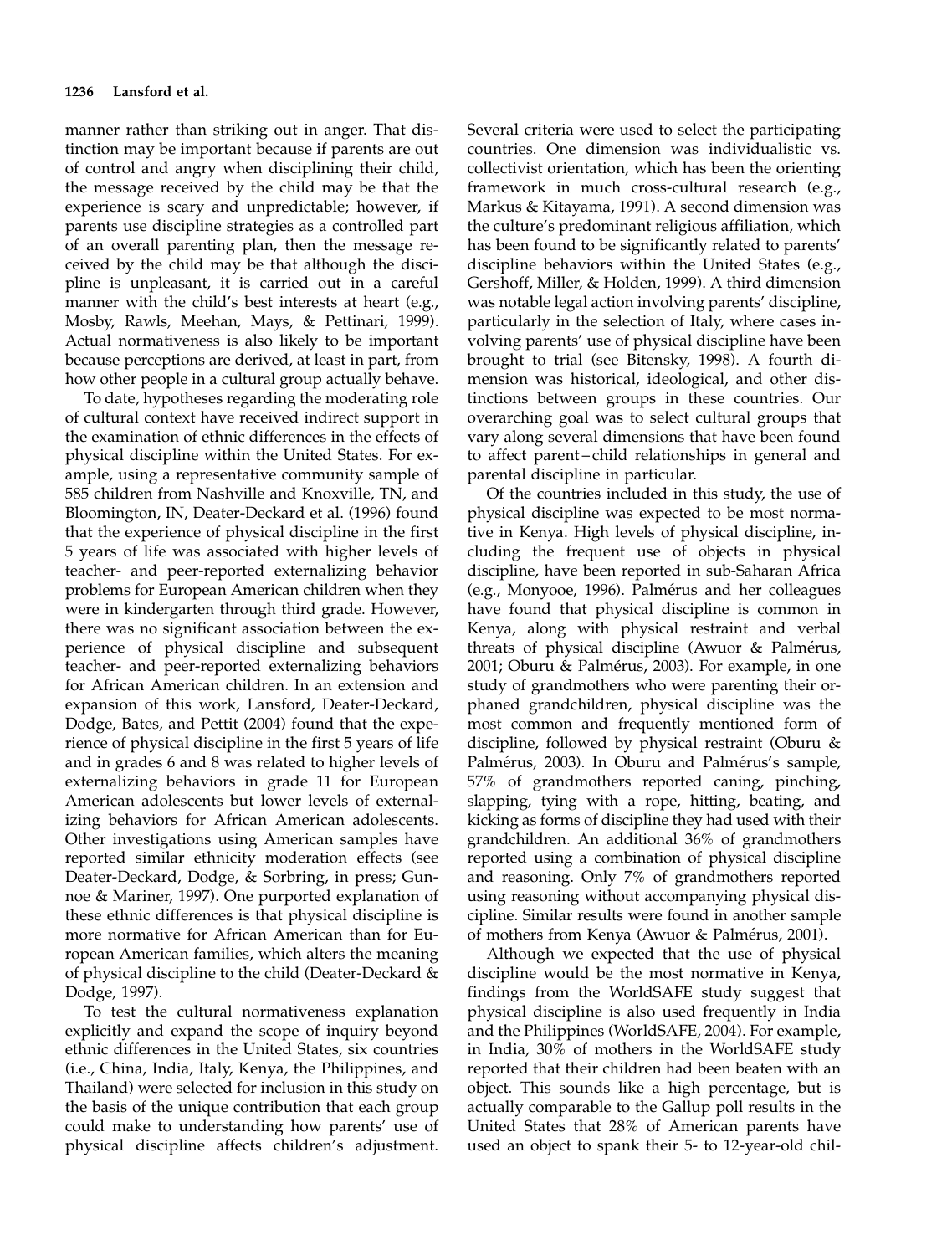dren in the last year (Straus & Stewart, 1999). In a separate middle-class sample of professionals in India, 57% reported spanking or slapping their children, and 42% reported engaging in more severe forms of physical discipline (e.g., kicking, biting, hitting with an object; Segal, 1995). In early research (Giovannoni & Becerra, 1979), Indians were found to regard physical abuse as the sixth most detrimental form of abuse in relation to children's adjustment, whereas Americans regarded physical abuse as second only to sexual abuse in terms of its relation to children's adjustment. However, India also has a rich tradition of unconditional love and acceptance of the young child, which coexists with firmness and strict discipline (Kakar, 1978). In the Philippines, 75% of mothers in the WorldSAFE study had spanked their child in the last year, and 51% had spanked the child with an object.

In China, as in other countries, previous generations of parents appear to have used more harsh and power-assertive strategies, including physical discipline (e.g., Ho, 1986), than do parents in the present generation. In contrast to early work, recent studies suggest that harsh parenting is consistently low with Chinese parents (Chang, Lansford, Schwartz, & Farver, 2004; Chang, McBride-Chang, Stewart, & Au, 2003; Chang, Schwartz, Dodge, & McBride-Chang, 2003; Tao, Wang, Wang, & Dong, 1998). Furthermore, although 97% of doctors and nurses surveyed at eight hospitals in Eastern China believed that physical discipline was widely used by Chinese parents, 76% of these respondents indicated that they personally disapproved of using physical discipline (Hesketh, Hong, & Lynch, 2000). Thus, we expected physical discipline to be less normative in China than in Kenya, India, and the Philippines.

In this study, Thailand may be at the opposite end of the continuum of physical discipline use from Kenya. The Thai population of 60 million consists of 95% Buddhists (National Identity Board, 1995), and Thai social values are closely related to Buddhist teachings. The virtue of ''namchai'' (water of the heart), which embodies warmth, compassion, and unrequited kindness to strangers, is emphasized in interpersonal relations. The Buddhist principle emphasizes avoiding any unnecessary friction in interpersonal relations. This cultural and religious theme is also seen in phrases such as ''krengchai,'' which means extreme reluctance to impose on others or disturb interpersonal equilibrium by direct criticism or confrontation. These cultural values are also apparent in parents' socialization of their children, which emphasizes peacefulness and deference (Weisz, Suwanlert, Chaiyasit, & Walter, 1987).

To summarize, our first main hypothesis was that China, India, Italy, Kenya, the Philippines, and Thailand would differ in how frequently mothers used physical discipline and how normative mothers and children perceived the use of physical discipline to be in their country. Our second main hypothesis was that associations between parents' use of physical discipline and child adjustment would be moderated by mothers' and children's perceptions of the normativeness of physical discipline as well as the actual normativeness of physical discipline.

## Method

# Participants

Children and their mothers were recruited for participation through schools in Beijing, China  $(n = 50; 46\% \text{ girls})$ ; Delhi, India  $(n = 46; 59\% \text{ girls})$ ; Rome and Naples, Italy  $(n = 81; 58\% \text{ girls})$ ; the Rachuonyo District of Nyanza province, Kenya ( $n = 49$ ; 55% girls); Manila, Philippines ( $n = 50$ ; 38% girls); and Chiang Mai, Thailand ( $n = 60$ ; 55% girls; total  $N = 336$ ). Children ranged in age from 6 to 17 years  $(M = 10.57, SD = 1.86)$ . Mothers ranged in age from 20 to 59 years ( $M = 38.64$ ,  $SD = 5.93$ ). Although there are ethnic minorities in these countries, the participants did not identify themselves as being members of any ethnic minority groups. In 94% of cases, the biological mother was interviewed; in the remaining cases, an adoptive parent or relative who was the child's primary caregiver was interviewed.

Within each country, the samples were considered primarily middle class and had similar standings in terms of within-country socioeconomic status. However, there were differences in socioeconomic status between countries that were handled by the multilevel aspect of our analysis strategy described below. Income was assessed in local currency using ranges that reflected income distributions within a particular country. The annual median incomes (converted to U.S. dollars) in each country were as follows: (a) China median =  $$2,172 - $5,796$  (which may be an underestimate because it does not include bonuses that many Chinese employees earn in addition to their base salary); (b) India median =  $$13,728 - $16,464$ ; (c) Italy median  $= $32,585 - $37,799$ ; (d) Kenya median  $= $1,560 - $2,352;$  (e) Philippines median  $= $3,306 $4,404$ ; and (f) Thailand median =  $$3,036 - $15,180$ .

## Measures

To determine whether the types of physical discipline assessed were relevant in each culture and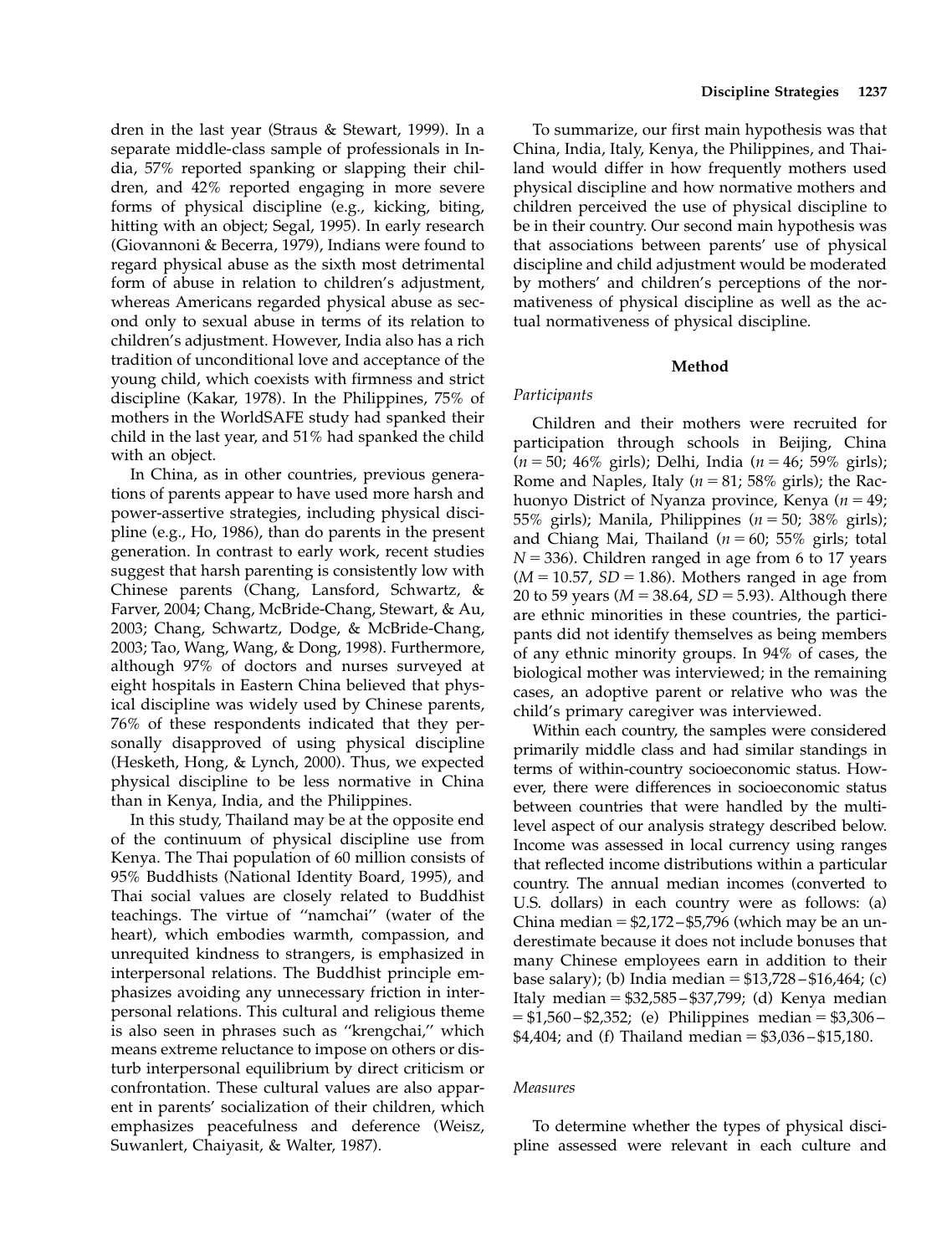whether we were using the appropriate terms in the culture, we conducted a small number of open-ended, qualitative interviews with mothers and children in the different countries. On completion of the qualitative interviews, we gave mothers and children drafts of measures we were considering using in the quantitative study. In addition to completing these quantitative measures, the mothers and children highlighted and described any ambiguities or sections of the measures they believed were inappropriate. On the basis of this feedback, we made changes to the measures eventually administered in the larger study. In addition, a procedure of translation and backtranslation was used to ensure the linguistic equivalence of measures across languages. The translators were fluent in English and the target language. Translators were asked to note places in the research instruments that did not translate well, were inappropriate for the age groups in the study, or were culturally insensitive. Any problems noted were resolved through discussions among the translators and investigators. English versions of the measures were administered in the Philippines and India, where English is an official language. Measures were administered in Mandarin Chinese, Dholuo (Kenya), Italian, and Thai in the other countries. Because not all participants were literate, questions were asked orally and responses were recorded by the interviewer for all participants. Interviews were conducted in participants' homes by a native of the country.

Discipline interview (mother and child reports). This measure was developed for the present study. The parent-report version includes items regarding the frequency  $(1 = never, 2 = less than once a month, 3 =$ about once a month,  $4 =$  about once a week,  $5 =$  almost every day) with which mothers use 17 particular discipline strategies that were adapted from other instruments that assess parents' discipline strategies (Deater-Deckard et al., in press; Straus, 1979) as well as our own pilot studies in the targeted countries. Questions regarding how frequently other parents use each discipline strategy (rated on the same 5-point scale ranging from never to almost every day) were added to assess perceived cultural normativeness of the behaviors. In the child-report version of the measure, children are not asked about their own parents' use of different types of discipline. Instead, children are asked how frequently parents in general engage in each of the 17 discipline strategies when their children misbehave. For this study, analyses focused on three physical discipline strategies (spank or slap, grab or shake, beat up) that are of particular conceptual relevance to the hypotheses. The three items were averaged to create scales reflecting mothers' use of physical discipline  $(\alpha = .60)$ , mothers' perceptions of how frequently other parents use physical discipline ( $\alpha$  = .73), and children's perceptions of how frequently other children's parents use physical discipline ( $\alpha = .63$ ). We conducted preliminary analyses using the three individual items separately; the analyses with the individual items showed consistent results across the individual items and results that were consistent with those reported below that use the scales averaging the three items.

Child Behavior Checklist and Youth Self-Report (mother and child reports). The Child Behavior Checklist (CBC; Achenbach, 1991) is a widely used parentreport measure of children's internalizing and externalizing behavior problems. Mothers rate whether each item (e.g., fearful or anxious; cruelty, bullying, or meanness to others) is ''not true,'' ''somewhat or sometimes true,'' or ''very true or often true'' of their child. Responses are summed to create scale scores. The Youth Self-Report (YSR; Achenbach, 1991) is a widely used measure of children's self-reported internalizing and externalizing behavior problems. Children rate whether each item (e.g., ''I worry a lot;" "I get into many fights") is "not true," "somewhat or sometimes true," or "very true or often true" of them. As in the CBC, responses to the YSR questions are summed to create scale scores. For the present study, analyses focused on the aggression and anxiety scales; however, the YSR measure was not administered in Italy.

The CBC and YSR have been translated into at least 64 languages, and published studies have used these measures with at least 50 cultural groups. The Achenbach measures have been used previously in all of the countries involved in the present study: China (e.g., Dong, Wang, & Ollendick, 2002), India (Gill & Kang, 1995), Italy (Artigas, 1999), Kenya (Weisz, Sigman, Weiss, & Mosk, 1993), the Philippines (Florencio, 1988), and Thailand (Weisz, Suwanlert, Chaiyasit, Weiss, Achenbach, & Eastman, 1993).

#### Results

# Differences Among Countries in the Use and Normativeness of Physical Discipline

To address our first main hypothesis that the six countries would differ in how frequently mothers used physical discipline and how normative mothers and children perceived the use of physical discipline in their country to be, we conducted a multivariate analysis of covariance (MANCOVA), controlling for child age and gender. The overall MANCOVA was significant, Pillai's  $F(15, 915) = 13.20$ ,  $p < .001$ . There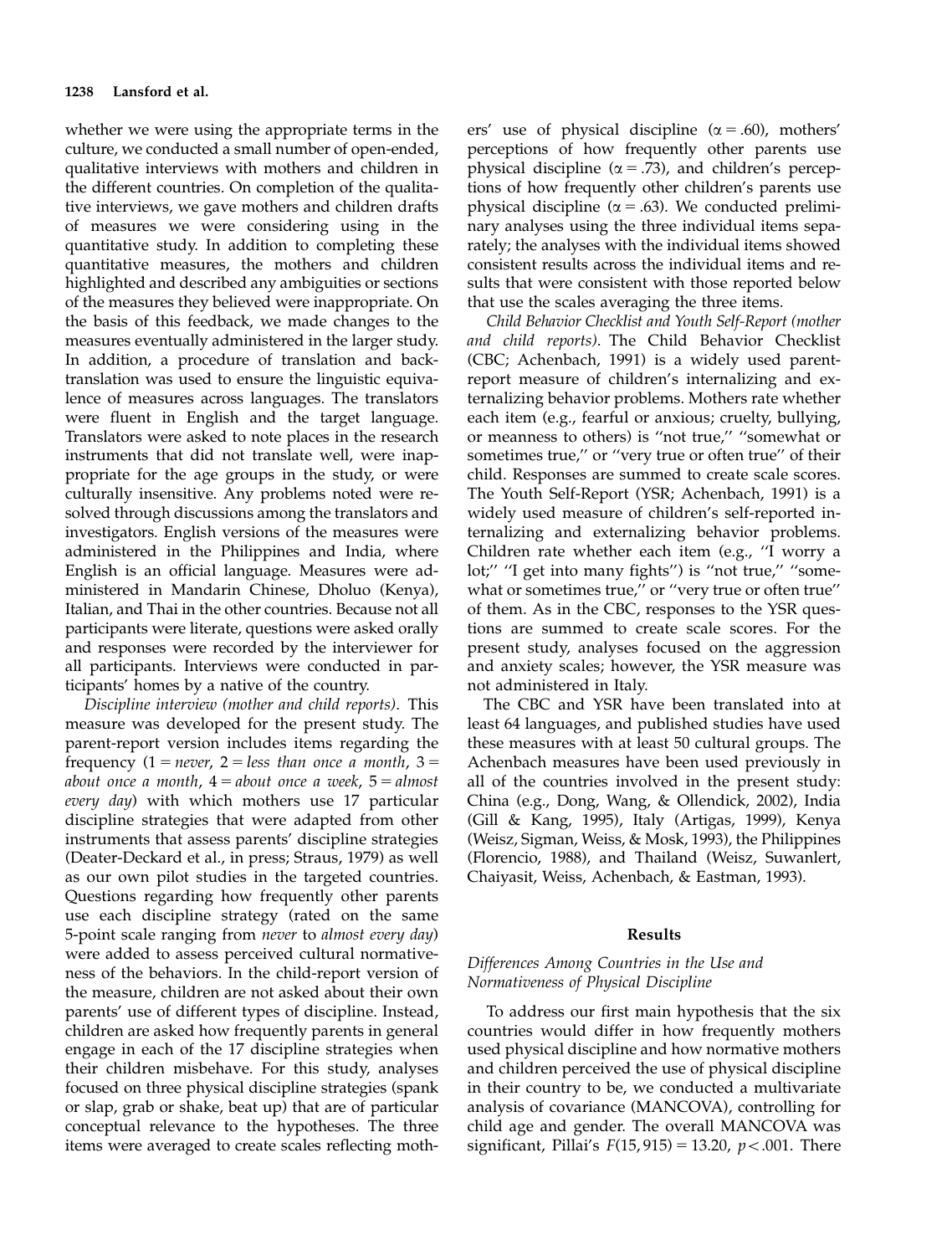

Figure 2. Mean differences among countries in mothers' reports of their own use of physical discipline. For Thailand, China, the Philippines, Italy, India, and Kenya, the 95% confidence intervals for the means were 1.14, 1.48; 1.32, 1.69; 1.53, 1.90; 1.77, 2.08; 1.81, 2.24; and 1.98, 2.42, respectively.

were significant differences among countries for all three follow-up univariate ANCOVAs,  $F(5) = 12.08$ , 19.58, and 30.13 for mothers' use of physical discipline, mothers' perceptions of the normativeness of physical discipline strategies, and children's perceptions of the normativeness of physical discipline strategies, respectively, all  $p < .001$ .

As shown in Figure 2, the rank order (from low to high) of how often mothers reported using physical discipline was Thailand, China, the Philippines, Italy, India, and Kenya. Figure 3 shows that the rank order (from low to high) of mothers' perceptions of how often other parents use physical discipline was China, Thailand, India, the Philippines, Kenya, and Italy. Figure 4 shows that the rank order (from low to high) of children's perceptions of how often other children's parents use physical discipline was Thailand, the Philippines, China, India, Kenya, and Italy.

To summarize, mothers and children in Kenya and Italy generally reported more frequent use and more normative use of physical discipline than did



Figure 3. Mean differences among countries in mothers' reports of other parents' use of physical discipline. For Thailand, China, the Philippines, Italy, India, and Kenya, the 95% confidence intervals for the means were 1.48, 1.94; 1.26,1.74; 2.25, 2.73; 2.54, 2.94; 1.96, 2.52; and 2.29, 2.86, respectively.



Figure 4. Mean differences among countries in children's reports of other parents' use of physical discipline. For Thailand, China, the Philippines, Italy, India, and Kenya, the 95% confidence intervals for the means were 1.15, 1.54; 1.42, 1.85; 1.40, 1.83; 2.53, 2.89; 1.76, 2.25; and 2.34, 2.85, respectively.

mothers and children in other countries, mothers and children in China and Thailand generally reported less frequent and less normative use of physical discipline, and mothers and children in India and the Philippines reported moderate levels of frequency and normativeness of use of physical discipline. Overall, there were substantial parallel findings for mothers' reports of their own use of physical discipline and mothers' and children's perceptions about how frequently other parents used physical discipline.

# Differences by Normativeness in the Links Between Physical Discipline and Children's Adjustment

Two sets of analyses used PROC MIXED in SAS v9.1.3 to examine our hypothesis that associations between parents' use of physical discipline and child adjustment would be moderated by the normativeness of physical discipline, either by mothers' and children's reports of perceived normativeness or by an aggregate of the mothers' actual use reports. Preliminary tests of gender  $\times$  mothers' use of physical discipline  $\times$  normativeness interactions were all nonsignificant. The interactions involving gender were dropped from the analyses reported below, although the analyses continue to control for gender. For the first set of analyses, the moderation by perceived normativeness was modeled in a multilevel regression, with families nested within countries. We modeled intercepts as randomly varying by countries, with other effects as fixed. Predictors were grandmean-centered. The family-level equation included main effects of the frequency of the mothers' use of physical discipline and either mothers' or children's reports of how frequently other parents used physical discipline along with the interaction between the two (centered) variables, with child age and gender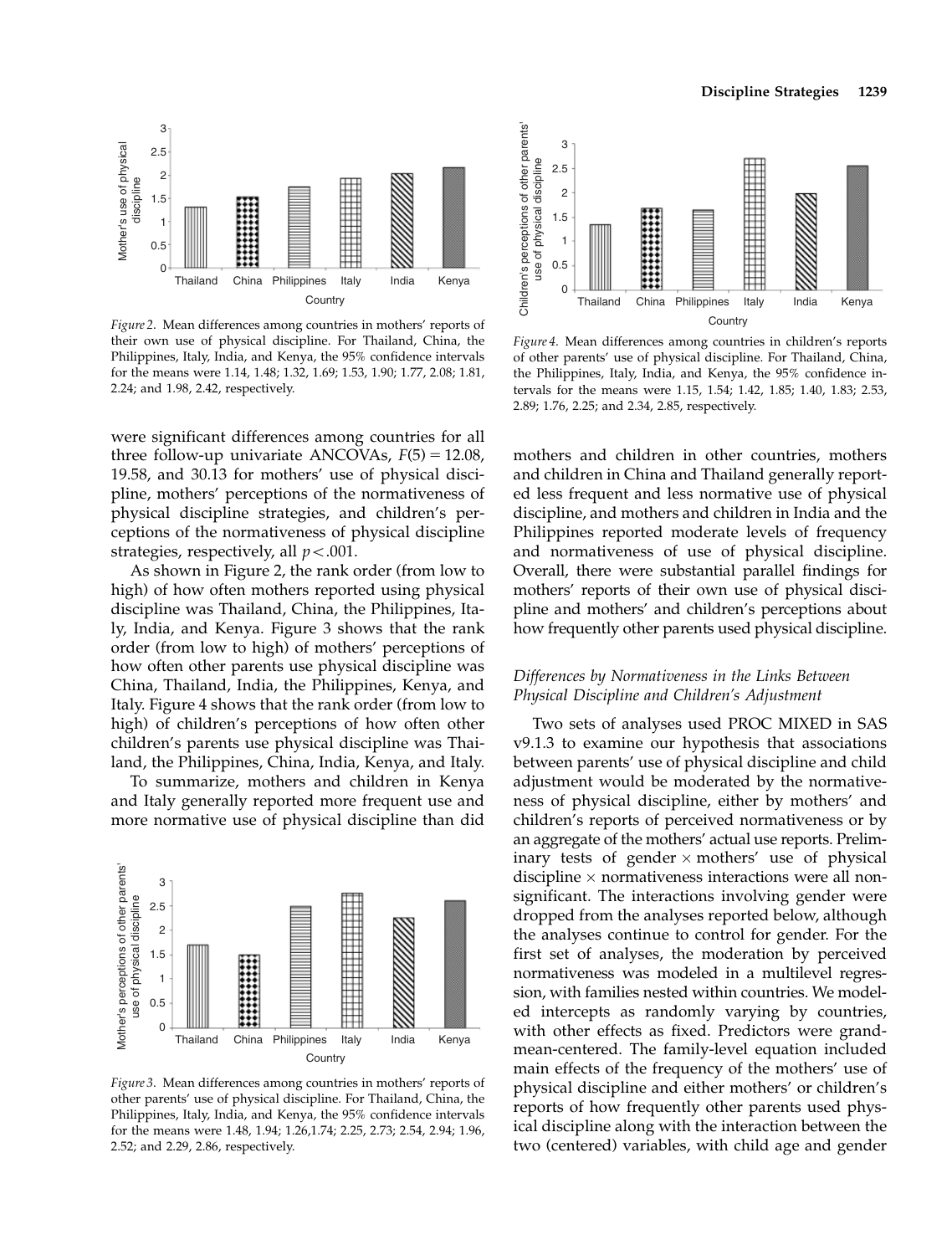## 1240 Lansford et al.

Table 1

| Regressions Predicting Aggression and Anxiety from Discipline Frequency and Perceived Norms |  |  |  |  |  |  |
|---------------------------------------------------------------------------------------------|--|--|--|--|--|--|
|                                                                                             |  |  |  |  |  |  |

| Discipline                  | YSR aggression      | YSR anxietv                | CBC aggression   | CBC anxiety        |  |
|-----------------------------|---------------------|----------------------------|------------------|--------------------|--|
| Child report of norm        |                     |                            |                  |                    |  |
| Frequency of use with child | $1.61***$<br>(.54)  | (.49)<br>0.63              | $3.08***$ (.45)  | $2.17***$<br>(.35) |  |
| Child report of norm        | $2.25***$ (.50)     | $1.56***$ (.46)            | 0.15<br>(.37)    | (.28)<br>0.14      |  |
| Interaction                 | $-1.35***$<br>(.51) | $-0.85^{\dagger}$<br>(.47) | $-0.44$<br>(.40) | $-0.80*$<br>(.31)  |  |
| Mother report of norm       |                     |                            |                  |                    |  |
| Frequency of use with child | $2.28***$ (.56)     | $1.13*$<br>(.50)           | $2.89***$ (.47)  | $2.22***$ (.35)    |  |
| Mother report of norm       | 0.17<br>(.44)       | 0.22<br>(.40)              | 0.53<br>(.35)    | (.26)<br>0.32      |  |
| Interaction                 | 0.10<br>(.46)       | (.42)<br>$-0.31$           | $-0.59$<br>(.40) | $-1.17***$ (.29)   |  |

Note. Analyses control for child age and gender. Tabled values are unstandardized regression coefficients and standard errors (in parentheses).

 $\frac{1}{p}$  p < .10.  $\frac{1}{p}$  < .05.  $\frac{1}{p}$  + p < .01.  $\frac{1}{p}$  + p < .001.

as covariates. The clustering within country was modeled by the multilevel aspect, which had the effect of adjusting out the country effect on the mean to make it possible to interpret results within each country. Analyses were conducted separately to predict YSR aggression, YSR anxiety, CBC aggression, and CBC anxiety. Results of the multilevel regressions are summarized in Table 1. Of particular interest is the significance of the interaction terms because these provide a test of whether mothers' use of physical discipline relates to children's aggression and anxiety differently, depending on how normative mothers and children perceive the use of physical discipline to be. The multilevel regression coefficients reported are a composite of the within-country regressions, with the country effect on the mean adjusted out; thus, a significant interaction indicates that normativeness within a country moderates the association between mothers' use of physical discipline and children's aggression and anxiety.

As shown in Table 1, one of the four interaction terms involving mothers' reports of normativeness was significant, as were two of the four interaction terms involving children's reports of normativeness, and a third was nearly so. The significant interactions are depicted in Figure 5, which shows the expected values of the outcome variables at representative values  $(+1 \text{ and } -1 \text{ SD from the mean})$  of the predictors. In all three cases of significant interactions, the interaction coefficients were negative, indicating that more frequent use of physical discipline is less strongly associated with adverse child outcomes in conditions of greater perceived normativeness of physical discipline. However, as shown in Figure 5, children who perceive the use of physical discipline to be highly normative have higher levels of YSR aggression, regardless of whether they personally experience high or low levels of physical discipline. In addition, although the slope of the line is attenuated if mothers and children perceive the use of physical discipline as being highly normative, more frequently experiencing physical discipline is associated with higher levels of CBC anxiety regardless of whether physical discipline is perceived as being normative.

The second set of analyses approached the same hypothesis using mother-reported use of physical discipline to derive the normative level of use. The mean mother-reported use was calculated for each site. This was entered into a multilevel regression as a country-level variable, with individual mothers' reports of use as a family-level predictor, and their interaction, with child age and gender as covariates. Power was extremely low, of course, for assessing the main effect of norms; however, the loss of power was less extreme for assessing the interaction effects of interest. This analysis was repeated for each of the four outcomes. The analysis predicting YSR aggression did not converge, perhaps because of the even smaller number of countries for which we obtained YSR data. Results for the other three outcomes are summarized in Table 2. As shown, the interaction of interest was significant and negative for the two mother-reported outcomes; the interactions are plotted in Figure 6. The countries with the lowest normative use of physical discipline show the strongest positive association between individual mothers' use of physical discipline and their children's behavior problems, although in all countries high physical discipline was associated with more negative outcomes.

#### Discussion

The results showed that countries differed in the reported use and normativeness of physical discipline and in the way that physical discipline was related to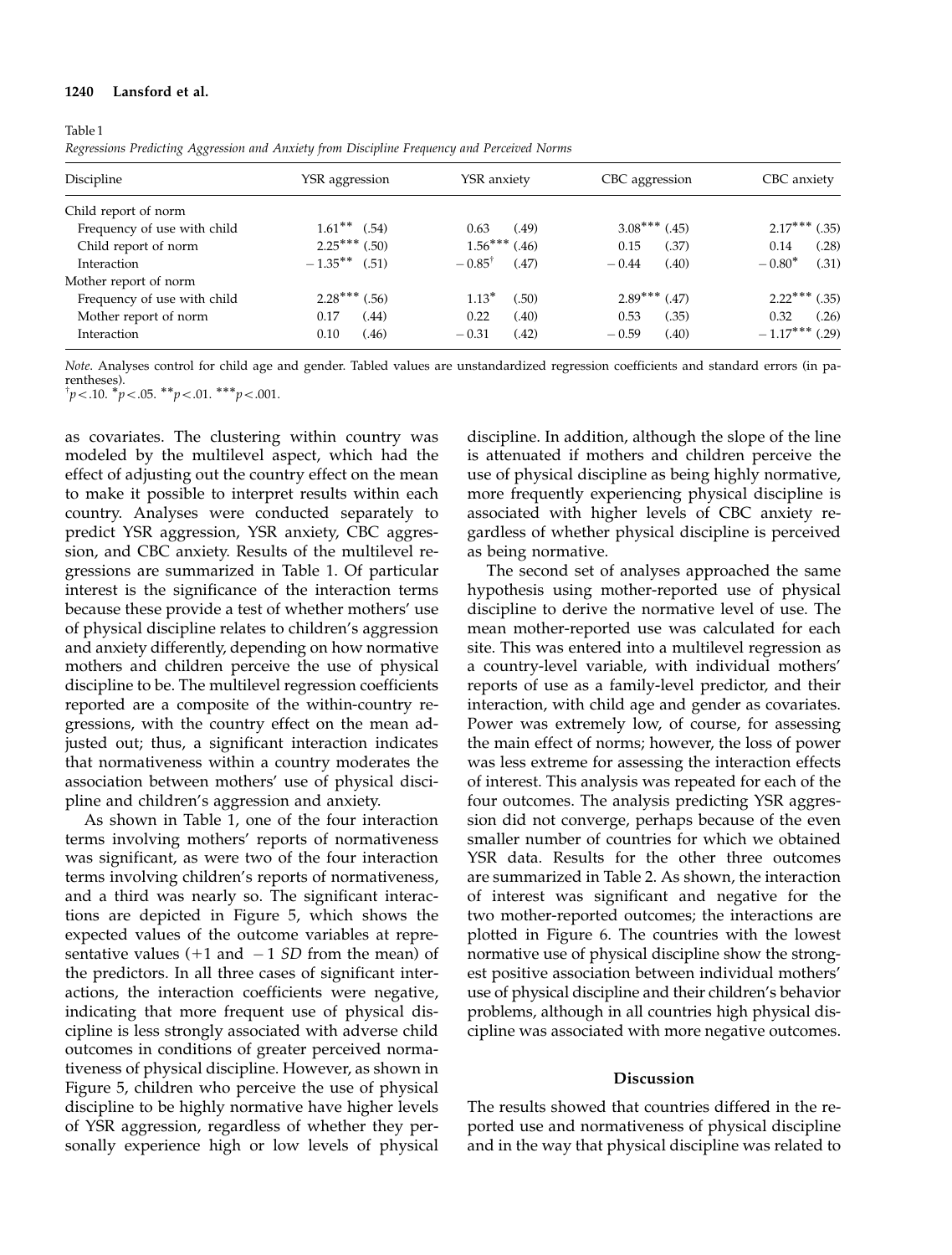

Figure 5. Significant interactions indicating the moderating role of mothers' and children's perceptions of normativeness in the link between mothers' use of physical discipline and children's adjustment. "High" and "low" reflect the use of physical discipline at values +1 and  $-1$  SD from the mean, calculated across the entire sample.

children's adjustment. Perceived normativeness of physical discipline, particularly children's perceptions, moderated the association between experiencing physical discipline and child aggression and anxiety. When significant moderation occurred, more frequent use of physical discipline was less strongly associated with adverse child outcomes in conditions of greater perceived normativeness. This effect was found within countries and therefore cannot be attributed to lack of comparability among countries. However, more frequently experiencing physical discipline was associated with higher levels of CBC anxiety regardless of whether physical discipline was perceived as being normative, and children who perceived the use of physical discipline as being highly normative had higher levels of YSR aggression, regardless of whether they personally experienced high or low levels of physical discipline. Furthermore, the countries with the lowest normative use of physical discipline showed the strongest positive association between individual mothers' use of physical discipline and their children's behavior problems, but high physical discipline was associated with more CBC aggression and anxiety in all countries. Thus, the findings supported the hypothesis that the association between mothers' use of physical discipline and child adjustment is moderated by the normativeness of physical discipline, whether actual normativeness or children's and mothers' perceptions of normativeness were considered. The find-

Table 2

Regressions Predicting Aggression and Anxiety from Discipline Frequency and Sample-Based Norms

| Discipline                                                    | YSR aggression         | YSR anxiety                                               | CBC aggression                                            | CBC anxiety                                                |  |
|---------------------------------------------------------------|------------------------|-----------------------------------------------------------|-----------------------------------------------------------|------------------------------------------------------------|--|
| Frequency of use with child<br>Calculated norm<br>Interaction | Model did not converge | $1.28***(0.44)$<br>(2.22)<br>$-1.97$<br>(1.57)<br>$-2.21$ | $3.16***(0.38)$<br>(4.49)<br>$-2.77$<br>$-7.06***$ (1.60) | $2.12***(0.38)$<br>(2.53)<br>$-1.14$<br>(1.46)<br>$-3.68*$ |  |

Note. Analyses control for child age and gender. Tabled values are unstandardized regression coefficients and standard errors (in parentheses).

 $^*p$  < .05.  $^*p$  < .01.  $^*p$  < .001.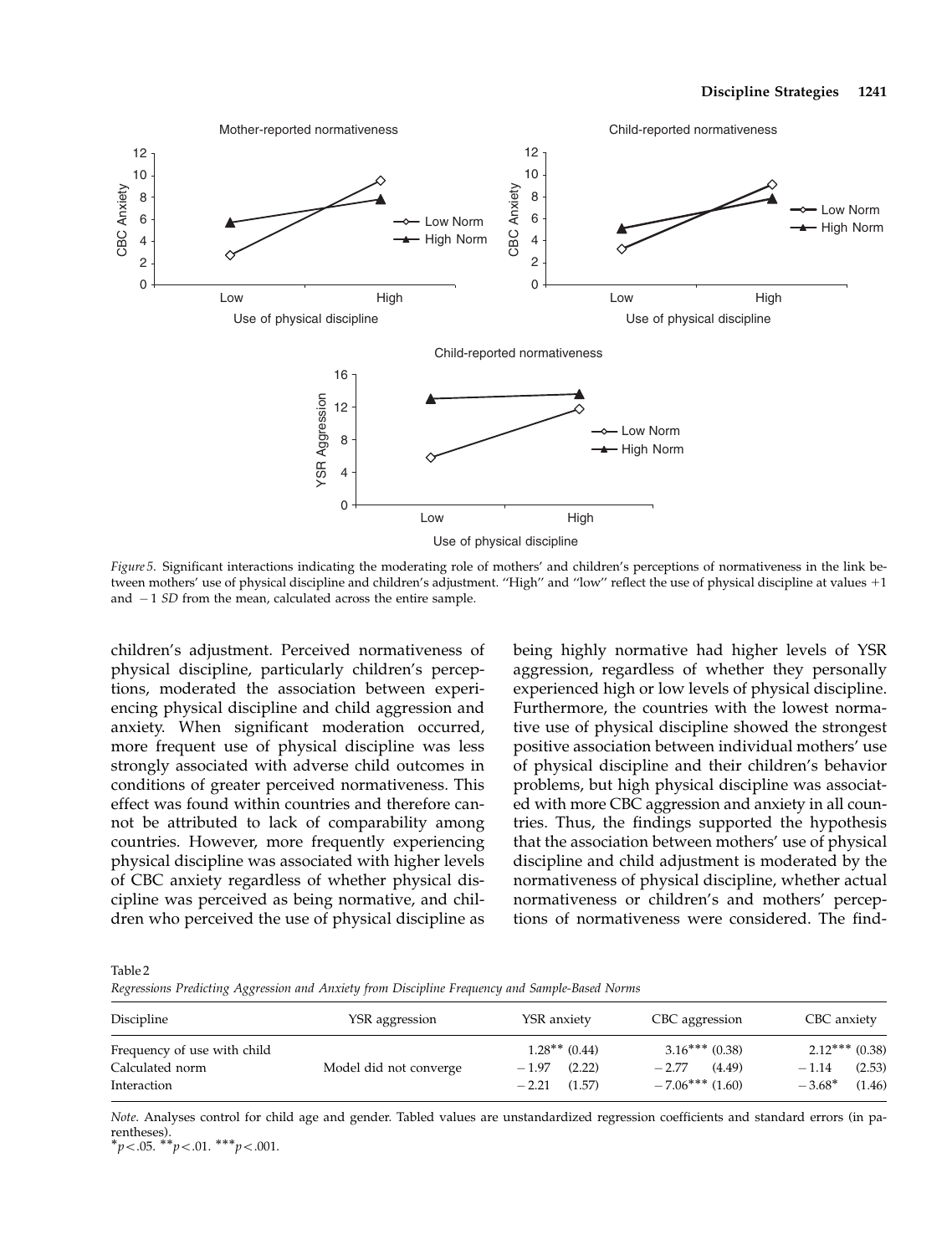

Figure 6. Significant interactions indicating the moderating role of actual normativeness in the link between mothers' use of physical discipline and children's adjustment. ''High'' and ''low'' reflect the use of physical discipline at values  $+1$  and  $-1$  SD from the mean, calculated across the entire sample. Numbers in parentheses after the country name indicate the rank order of the country in the normativeness of physical discipline as indicated by the average of mothers' reports within a country of how frequently they use physical discipline (with 1 being the least normative and 6 being the most normative).

ings also suggested some negative effects of physical discipline, regardless of its normativeness.

In the anthropology literature, there are many examples of parental behaviors that appear to have no detrimental effects on children's adjustment, despite the perception in other cultural contexts that these behaviors would be harmful to children. For instance, folk remedies for a variety of medical symptoms sometimes involve parenting practices that leave burns or other marks but that are intended, within certain cultural contexts, to facilitate children's recovery from illness (e.g., Hansen, 1997; Risser & Mazur, 1995). It appears that such behaviors become problematic only when parents engage in them outside of their normative context, such as when they immigrate to the United States and their practices conflict with American definitions of child abuse or neglect (see Levesque, 2000). Indeed, cultural evidence has been used to inform related legal cases (for a review see Coleman, 1996). For example, in one case that involved a mother who made small cuts on the cheeks of her two sons, the judge dismissed the case after hearing that the significance of the cuts in the mother's native tribe was to initiate the sons into the tribe of her ancestors (Fischer, 1998). To make the same point from a different perspective, ear piercing and male circumcision are examples of practices that physically hurt children in the short term and permanently alter their appearance, yet are normative within the United States (and thus not defined as abuse and, presumably, not detrimental to children's adjustment).

On the other hand, even if a practice is sanctioned by a cultural group, it does not mean that the practice is necessarily acceptable. Regardless of where they live, children have rights and parents have responsibilities toward children. In the global community, female circumcision is an example of a behavior that has been condemned as being abusive and having long-term negative effects on women, even though the cultures that practice it defend it as a culturally based practice with spiritual implications (see Coleman, 1998). Leaving parents within cultures to decide what is in the best interests of their children is likely to strike a balance between short-term harm and long-term good most of the time; however, there are times when it may be necessary to apply a global standard to protect children from serious long-term harm. Thus, it is important not to take an extreme position on cultural relativism.

If cultural normativeness and acceptance of a discipline strategy contribute to children's perception of their parents' use of it as being indicative of "good" and caring parenting, there may be less of an association between that type of discipline and children's adjustment problems. However, if children do not perceive that type of discipline as being indicative of good parenting (perhaps because it is not culturally normative), they may associate being disciplined in that manner with being rejected by their parents, which could be related to higher levels of child adjustment problems. Thus, it makes sense that mothers' use of physical discipline was related less strongly to children's aggression and anxiety when the child perceived the discipline strategy as being culturally normative than when the child did not. Caution must be exercised in applying these findings, however, because despite the attenuated link, more frequent use of physical discipline was associated with more adjustment problems, even when it was perceived as being normative. The findings do not address the issue of whether physical discipline itself is appropriate in this day and age. In particular, there are a number of examples of practices that were condoned historically (e.g., child labor) and that are now condemned, at least in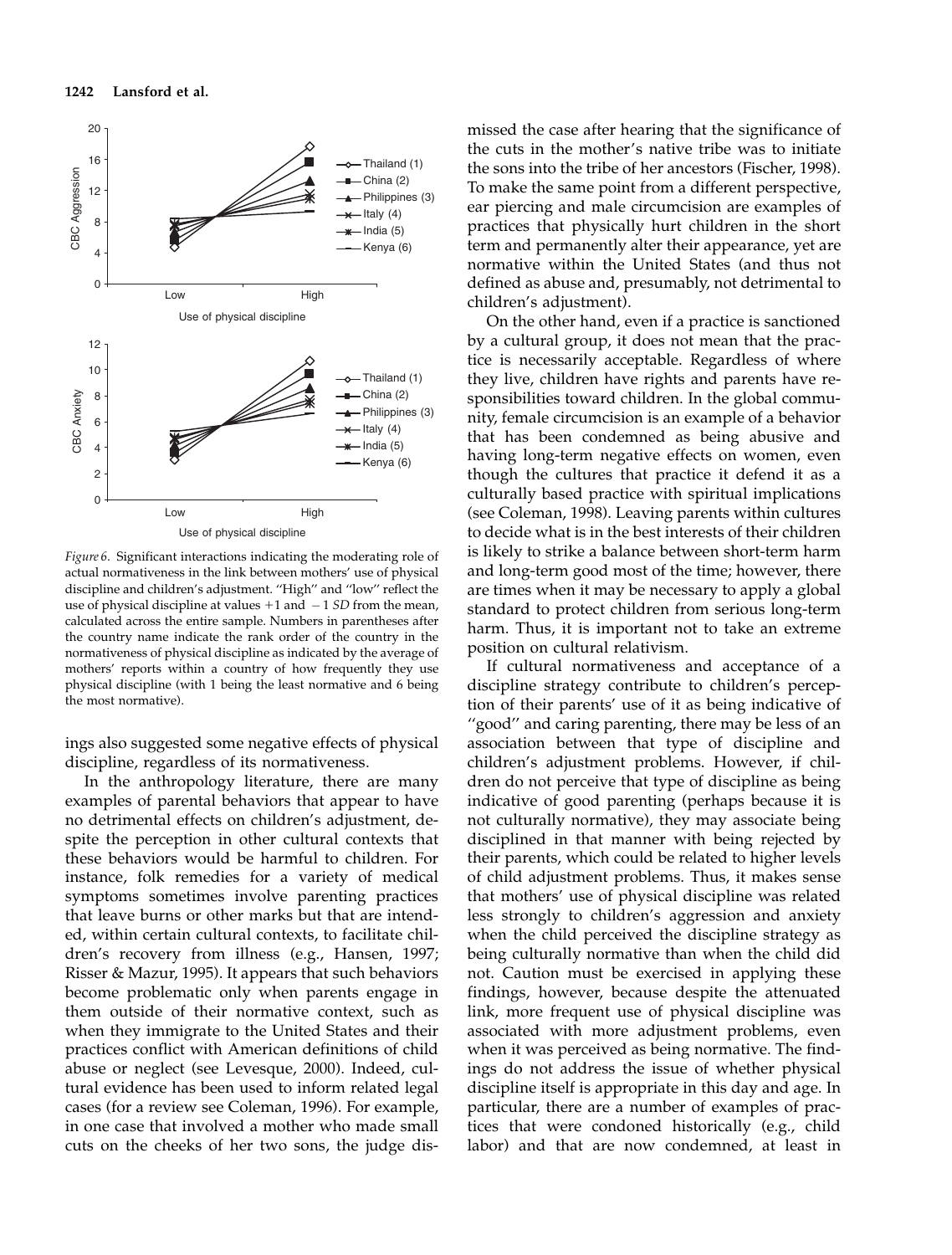certain countries. A larger question is whether a practice is acceptable, regardless of whether it is normative within a cultural group.

The physical discipline moderation effects were similar to those that have been reported for African American and European American children in the United States (Deater-Deckard et al., 1996; Gunnoe & Mariner, 1997; Lansford et al., 2004). That is, in cultural groups that use physical discipline more frequently (e.g., Kenya in this study, African Americans in previous research), the link between experiencing more frequent physical discipline and adjustment problems is attenuated. We found that children's perceptions appeared to moderate more often the links between mothers' reports of their use of physical discipline and children's adjustment than do mothers' reports of normativeness, suggesting that children's cognitive interpretations of discipline events might be more important than parents' interpretations in determining how the event will relate to children's adjustment.

Results for the countries expected to be at the extremes in terms of parents' use of physical discipline largely supported our hypotheses. Like prior research (Awuor & Palmérus, 2001; Oburu & Palmérus, 2003), we found that physical discipline is frequently used and perceived as being normative in Kenya. In addition, as expected on the basis of Buddhist teachings and cultural values regarding peacefulness in Thailand (Weisz et al., 1987), physical discipline was used rarely and not perceived as being normative. Mothers and children in Italy and India generally perceived the use of physical discipline as being more frequent and normative, whereas mothers and children in China and, to a smaller extent, the Philippines generally perceived the use of physical discipline as being less frequent and normative.

Despite the differences between countries in normativeness of physical discipline, we acknowledge that there is within-country variability as well. That is, not everyone within a country similarly supports or condemns the use of physical discipline. For example, although the use of physical discipline was less normative in Thailand than in the other countries, there is also diversity of attitudes and behaviors within Thailand. Child protection laws have been enacted in Thailand recently because of concern regarding reports of child physical abuse, and there is a saying that ''If you care about your cows, tie them up; if you love your children, beat them.'' Thus, a useful direction for future research would be to examine not just differences between countries but also variability within the countries and factors that may contribute to within-country variability.

Within the overarching framework of examining associations between parents' discipline strategies and children's adjustment, we chose to focus on three physical discipline strategies. Studies have varied in terms of which specific behaviors are included in the construct of physical discipline, although spanking, slapping, and grabbing are often included, and behaviors as severe as beating up the child generally are not (see Gershoff, 2002). Where to draw the line between physical discipline and physical abuse has been a question that has plagued this line of research (e.g., Whipple & Richey, 1997). In this study, we included spanking/slapping, grabbing/shaking, and beating up as the three physical discipline strategies. Although in the United States beating up would be considered physical abuse rather than physical discipline, its inclusion enabled us to test the limits of the theory that the effects of physical discipline on children's adjustment depend on the normativeness of the discipline. That is, at some point a discipline strategy may become so severe that it would have negative effects on all children, regardless of how normative it is within a cultural context. Because our preliminary analyses in which the three physical discipline strategies were examined separately supported the same conclusions regarding the importance of normativeness as a moderator of the link between parents' use of a discipline strategy and children's adjustment, our subsequent analyses focused on a composite physical discipline variable that included all three indicators.

We focused on four measures of child adjustment: aggression and anxiety as reported by the mother and by the child. The findings were somewhat different, depending on the outcome measure under consideration. In the analyses that used motherreported use of physical discipline to derive the normative level of use (i.e., actual normativeness), we had more power to detect differences in the CBC outcomes than the YSR outcomes because the YSR was available in only five of the six countries, whereas the CBC was available in all six countries. This could explain the significant findings for the two CBC outcomes and the lack of significant findings and lack of model convergence for the YSR outcomes. On a more substantive note, mothers and children may differ in terms of which behaviors they believe are problematic and which behaviors they know about (Yeh & Weisz, 2001). For example, parents may not know about problem behaviors their child engages in at school or with peers; furthermore, parents may not have access to children's internal states and may have to rely on external manifestations of emo-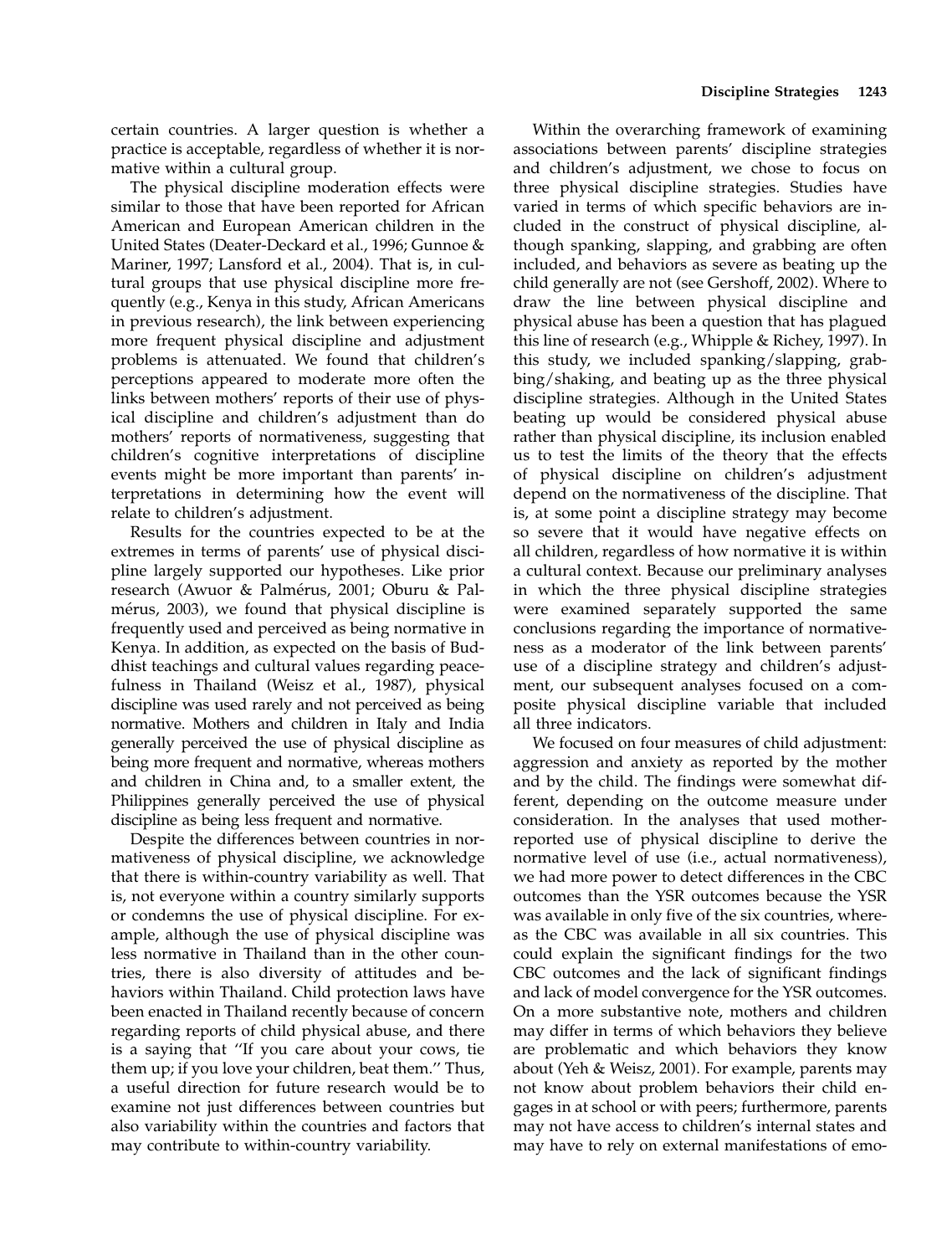#### 1244 Lansford et al.

tions, which may or may not accurately reflect what a child is really feeling. On the other hand, children may not have the perspective to recognize whether their behaviors are problematic. Finding different patterns of results using YSR and CBC data is not uncommon in studies that use both measures (e.g., Yeh & Weisz, 2001). Both are useful perspectives.

#### Limitations and Directions for Future Research

One limitation of this study is that the sampled countries differ along a number of dimensions that are not reflected specifically in the analyses, even though country-level effects were modeled in the multilevel regressions. One dimension is the culture's predominant religious affiliation, which has been found to be importantly related to parents' discipline strategies even within the United States (e.g., Gershoff et al., 1999). A second dimension is notable laws involving family life (e.g., the one-child policy in China). A third dimension is socioeconomic resources available in a culture. A fourth dimension is other cultural norms that are distinct from, yet related to, physical discipline (e.g., views about children as property, beliefs about aggression generally, how parenting fits with religious beliefs). These dimensions may affect how normative parents within a country believe physical discipline to be. It is also possible that these dimensions are related to parents' use of physical discipline without being related to the links between parents' use of physical discipline and children's adjustment. Future research should attempt to unpack these elements to investigate what, in particular, are the important cultural features that are related to differences in discipline strategies and the effects of these strategies on children's adjustment. Future research should also examine different aspects of children's experience of discipline such as the duration of the discipline and its severity.

It would have been possible to select other cultural groups that would also have been informative, and we do not claim to have sampled all of the potentially relevant subgroups within a given country. Most of the cultural groups that were included in this study are underrepresented in the parenting literature specifically and in the psychological literature more generally. Within each country we would expect a great deal of variability depending on a family's socioeconomic status, rural or urban domesticity, and other circumstances; along with attending to cultural diversity one must also be conscious of the diversity that exists within cultures (Chaudhary, 2004). Nevertheless, we believe our selection process

resulted in a diverse set of cultural groups that enabled us to test our hypotheses well. Our primary goal was to examine how perceived and actual normativeness moderate the association between mothers' use of physical discipline and children's adjustment rather than to present an exhaustive summary of which groups perceive physical discipline to be more or less normative.

An additional caveat in our study is the possibility that child adjustment causes parenting practices. That is, more difficult children may elicit more physical discipline from their parents (e.g., Campbell, 1990). A direction for future research will be to use longitudinal designs to control for initial child behavior problems when examining associations between parents' discipline strategies and children's subsequent behavior problems and whether culture moderates these associations.

#### Strengths and Conclusions

Despite its limitations, this study has many strengths, including the collection of data from mothers and children in six countries. The proposed mechanisms of perceived and actual normativeness to account for country differences go a step beyond much cross-cultural research that simply identifies differences between countries without understanding why those differences arise. Furthermore, children's perceptions of normativeness appear to be more important than mothers' perceptions of normativeness in moderating the link between mothers' use of physical discipline and children's aggression and anxiety.

Overall, our results support two main conclusions. First, there are differences across the six included countries in the reported use and normativeness of physical discipline. Second, experiencing high levels of physical discipline is related to more adjustment problems, but perceived normativeness and actual normativeness moderate the association between mothers' use of physical discipline and child aggression and anxiety. More frequent use of physical discipline is less strongly associated with adverse child outcomes in conditions of greater perceived normativeness; countries with the lowest normative use of physical discipline show the strongest positive association between individual mothers' use of physical discipline and their children's behavior problems. Overall, the findings suggest that cultural normativeness plays a role in the way that physical discipline is related to child adjustment, yet also suggest potential problems in using physical discipline even in contexts in which it is normative.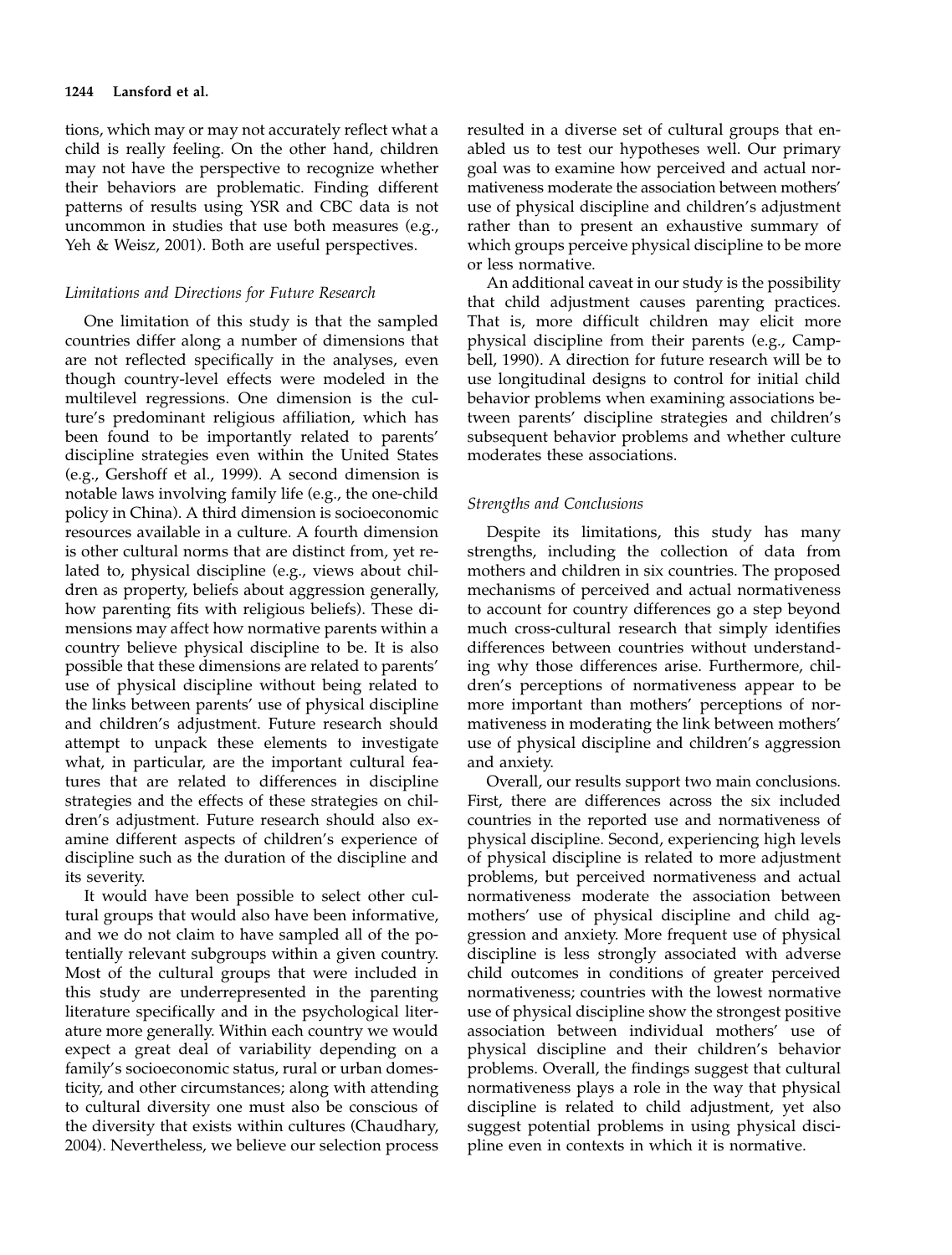## References

- Achenbach, T. M. (1991). Integrative guide for the 1991 CBCL 14 – 18, YSR, and TRF profiles. Burlington: Department of Psychiatry, University of Vermont.
- Artigas, J. (1999). Manifestaciones psicológicas de la epilepsia en la infancia. Revista de Neurologia, 28, S135 – S141.
- Awuor, R., & Palmérus, K. (2001, August). Parental discipline in Western Kenya. Paper presented in K. Palmérus symposium ''Parental discipline in Kenya and Sweden. Cultural and individual differences.'' European Developmental Conference, Uppsala, Sweden.
- Bitensky, S. H. (1998). Spare the rod, embrace our humanity: Toward a new legal regime prohibiting corporal punishment of children. University of Michigan Journal of Law Reform, 31, 353 – 474.
- Campbell, S. B. (1990). Behavior problems in preschool children. New York: Guilford.
- Chang, L., Lansford, J. E., Schwartz, D., & Farver, J. M. (2004). Marital quality, maternal depressed affect, harsh parenting and child externalizing in Hong Kong Chinese families. International Journal of Behavioral Development, 28, 311 – 318.
- Chang, L., McBride-Chang, C., Stewart, S., & Au, E. (2003). Life satisfaction, self-concept, and family relations in Chinese adolescents and children. International Journal of Behavioral Development, 27, 182 – 190.
- Chang, L., Schwartz, D., Dodge, K., & McBride-Chang, C. (2003). Harsh parenting in relation to child emotion regulation and aggression. Journal of Family Psychology, 17, 598 – 606.
- Chaudhary, N. (2004). Listening to culture: Constructing culture from everyday talk. New Delhi: Sage.
- Coleman, D. L. (1996). Individualizing justice through multiculturalism: The liberals' dilemma. Columbia Law Review, 96, 1093 – 1167.
- Coleman, D. L. (1998). The Seattle compromise: Multicultural sensitivity and Americanization. Duke Law Journal, 47, 717 – 783.
- Deater-Deckard, K., & Dodge, K. A. (1997). Externalizing behavior problems and discipline revisited: Nonlinear effects and variation by culture, context, and gender. Psychological Inquiry, 8, 161-175.
- Deater-Deckard, K., Dodge, K. A., Bates, J. E., & Pettit, G. S. (1996). Physical discipline among African American and European American mothers: Links to children's externalizing behaviors. Developmental Psychology, 32, 1065 – 1072.
- Deater-Deckard, K., Dodge, K. A., & Sorbring, E. (2005). Cultural differences in the effects of physical punishment. In M. Rutter & M. Tienda (Eds.), Ethnicity and causal mechanisms (pp. 204 – 226). New York: Cambridge University Press.
- Dong, Q., Wang, Y., & Ollendick, T. H. (2002). Consequences of divorce on the adjustment of children in China. Journal of Clinical Child and Adolescent Psychology, 31, 101 – 110.
- Eron, L. D., Huesmann, L. R., & Zelli, A. (1991). The role of parental variables in the learning of aggression. In

D. Pepler & K. Rubin (Eds.), The development and treatment of childhood aggression (pp. 169-188). Hillsdale, NJ: Erlbaum.

- Farrington, D. P., & Hawkins, J. D. (1991). Predicting participation, early onset and later persistence in officially recorded offending. Criminal Behavior and Mental Health,  $1, 1 - 33.$
- Fischer, M. (1998). The human rights implications of a cultural defense. Southern California Interdisciplinary Law Journal, 6, 663 – 702.
- Florencio, C. (1988). Nutrition, health and other determinants of academic achievement and school-related behavior of grades one to six pupils. Quezon City: University of the Philippines.
- Florsheim, P., Tolan, P. H., & Gorman-Smith, D. (1996). Family processes and risk for externalizing behavior problems among African American and Hispanic boys. Journal of Consulting and Clinical Psychology, 64, 1222 – 1230.
- Gershoff, E. T. (2002). Corporal punishment by parents and associated child behaviors and experiences: A meta-analytic and theoretical review. Psychological Bulletin, 128, 539 – 579.
- Gershoff, E. T., Miller, P. C., & Holden, G. W. (1999). Parenting influences from the pulpit: Religious affiliation as a determinant of parental corporal punishment. Journal of Family Psychology, 13, 307 – 320.
- Gill, R., & Kang, T. (1995). Relationship of home environment with behavioural problems of pre-school children. Indian Journal of Psychometry and Education, 26, 77 – 82.
- Giovannoni, J. M., & Becerra, R. M. (1979). Defining child abuse. New York: Free Press.
- Grusec, J. E., & Goodnow, J. J. (1994). Impact of parental discipline methods on the child's internalization of values: A reconceptualization of current points of view. Developmental Psychology, 30, 4 – 19.
- Gunnoe, M. L., & Mariner, C. L. (1997). Toward a developmental-contextual model of the effects of parental spanking on children's aggression. Archives of Pediatrics and Adolescent Medicine, 151, 768 – 775.
- Hansen, K. K. (1997). Folk remedies and child abuse: A review with emphasis on caida de mollera and its relationship to shaken baby syndrome. Child Abuse and Neglect, 22, 117 – 127.
- Hesketh, T., Hong, Z. S., & Lynch, M. A. (2000). Child abuse in China: The views and experiences of child health professionals. Child Abuse and Neglect, 24, 867 – 872.
- Ho, D. Y. F. (1986). Chinese patterns of socialization: A critical review. In M. H. Bond (Ed.), The psychology of the Chinese people (pp. 1 – 37). New York: Oxford University Press.
- Kakar, S. (1978). The inner world: A psychoanalytic study of childhood and society in India. New Delhi: Oxford University Press.
- Lansford, J. E., Deater-Deckard, K., Dodge, K. A., Bates, J. E., & Pettit, G. S. (2004). Ethnic differences in the link between physical discipline and later adolescent externalizing behaviors. Journal of Child Psychology and Psychiatry, 45, 801 – 812.